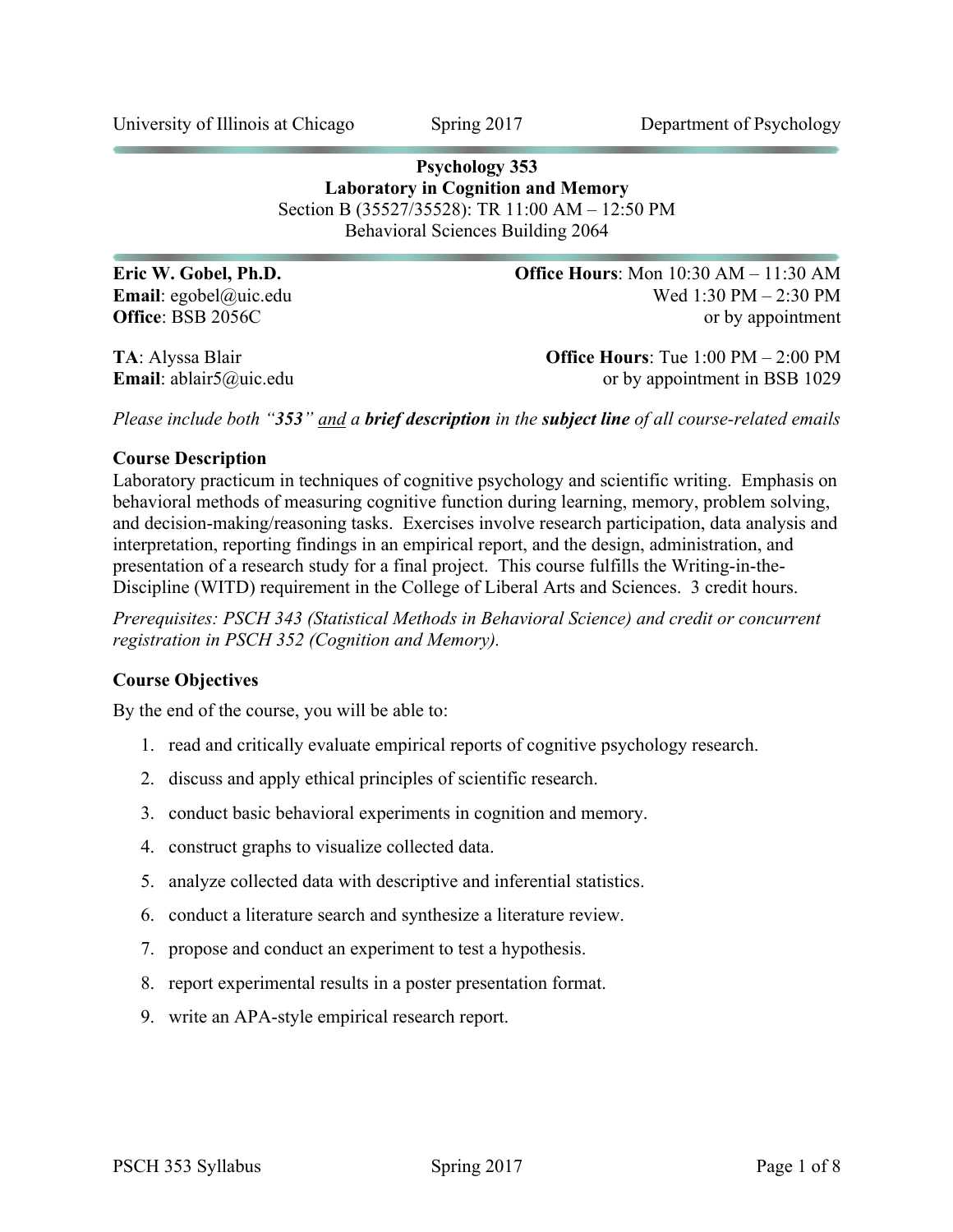#### **Materials**

# **Required Textbook**

Beins, B. C., & Beins, A. M. (2012). *Effective writing in psychology: Papers, posters, and presentations* (2nd ed.). Malden, MA: Wiley-Blackwell. ISBN: 978-0-470-67124-5 (hardcover), 978-0-470-67244-0 (paperback), 978-1-118-24215-5 (electronic).

The UIC Bookstore and many online retailers have print copies of this textbook available. Electronic versions are available at several sites, including:

- http://www.wiley.com/WileyCDA/WileyTitle/productCd-EHEP002869.html
- https://www.amazon.com/Effective-Writing-Psychology-Posters-Presentationsebook/dp/B007ODNPIU/ref=mt\_kindle

A free preview of Chapter 1 can be found online at:

http://media.wiley.com/product\_data/excerpt/69/EHEP0028/EHEP002869-377.pdf

Beyond being helpful for writing papers in this course, this textbook can serve as a very useful reference for any future writing projects, posters, and presentations in psychology or any scientific field. It also details the most common aspects of APA format and style.

# **Microsoft Office Software**

This course will require you to complete assignments using software in the Microsoft Office suite, such as Word, Excel, and/or PowerPoint. The on-campus computer labs will have this software installed, and you can download Microsoft Office 365 at no cost using your UIC account (see http://accc.uic.edu/service/office-365 for more information, with installation instructions at http://dl.webstore.illinois.edu/docs/ii/office365uic.html).

### **Course Website**

The Blackboard course website found at https://uic.blackboard.com contains important course information and documents (including lecture slides in PDF format, additional required readings, assignment instructions and materials, helpful resources, and any revisions to the course schedule) and will be used for electronic submission of assignments. *You are responsible for all information and materials that are posted on Blackboard*.

### **Optional Recommended Book**

Below is an additional *recommended* book that may be helpful to you, depending on your academic goals. However, this is completely optional.

American Psychological Association (2010). *Publication manual of the American Psychological Association* (6th ed., second printing). Washington, DC: American Psychological Association.

This provides complete details about proper APA format and style, and may be useful if you plan on going into graduate school in psychology or a social science.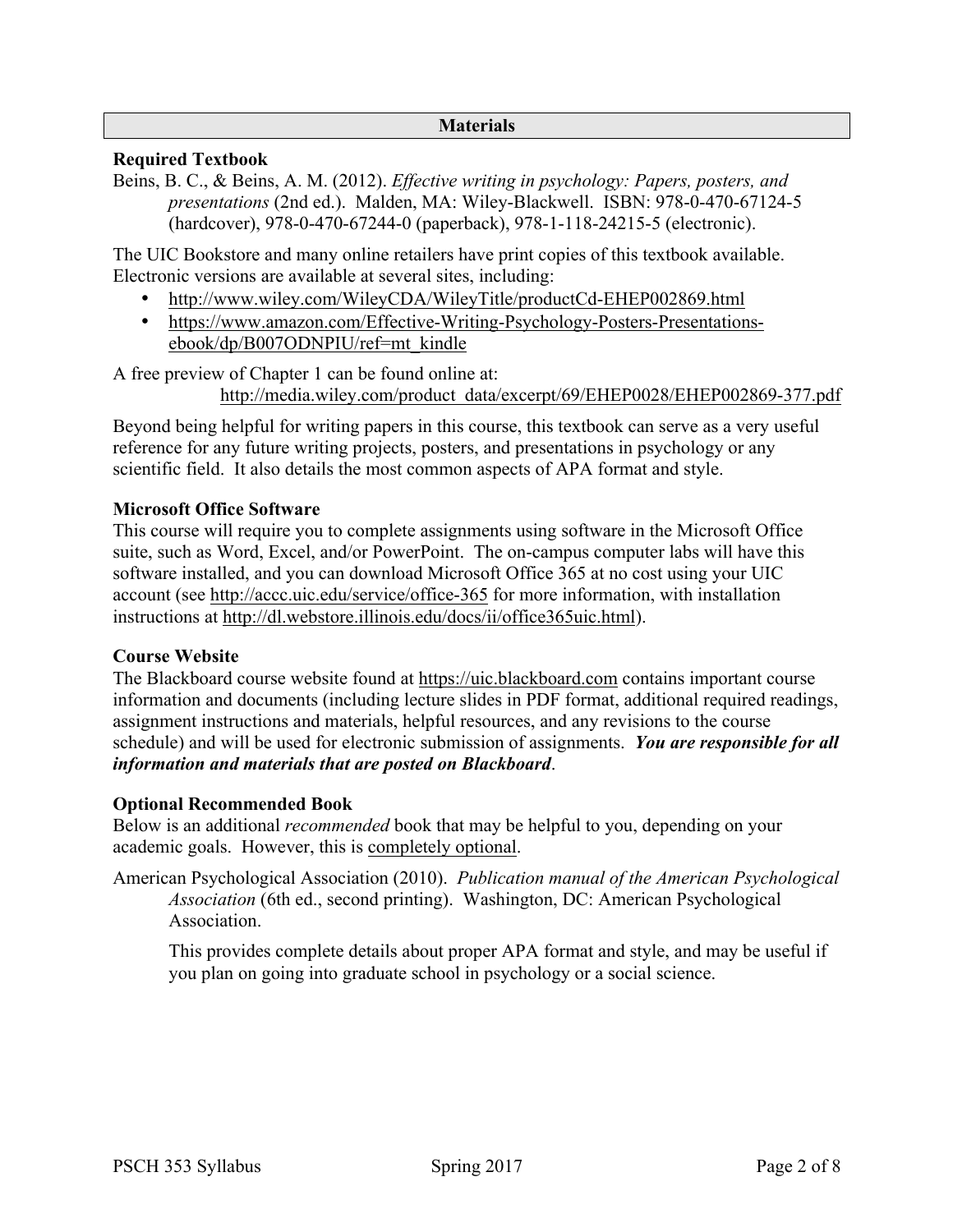#### **Assessment**

# **Course Requirements**

Students will participate in lab activities, take four lab quizzes, write four APA-style lab reports, then propose and conduct a research study that will be reported in poster and written formats:

**Participation in Lab Activities (12%)**: You will receive *participation points for taking part in a number of lab activities*, such as behavioral data collection, which occasionally require *short homework assignments*. This makes it *imperative that you attend class regularly*; you are *expected to attend all class sessions* (except in the case of an excused absence such as athletic team travel, illness, emergencies, etc.). If you absolutely must miss a class session, you should discuss this with Dr. Gobel beforehand.

**Lab Quizzes (20%)**: Periodic lab quizzes will consist of several questions based on the lab activities and results, class material covering select aspects of cognitive psychology and scientific writing in APA style, and assigned readings that are posted on Blackboard.

**APA-Style Lab Reports (43%)**: Following each of the four labs, you will progressively build to writing a full APA-style empirical report: (a) Lab Report 1 has only a Title Page and Method section, (b) Lab Report 2 will have a Results section and Figures in addition to a Title Page and Method section, (c) Lab Report 3 will also have an Introduction section and References, and (d) Lab Report 4 will finally add the Discussion section and Abstract.

**Final Project (25%)**: You will work in small groups to formulate a research question and hypothesis, design an experiment to test that hypothesis, create or obtain the materials, and develop a formal research proposal with a script detailing the procedure (50 points). Your group will then actually conduct the experiment, analyze the data and give a poster presentation (50 points). Finally, your group will adapt the proposal into a final APA-style empirical report (150 points)

# **Grading Scale**

You will earn points from your performance on each of the course requirements:

| Final Project (proposal, poster presentation, and empirical report) 250 |  |
|-------------------------------------------------------------------------|--|
|                                                                         |  |

Based on the total number of points you have earned at the end of the semester, the grading scale shown below will be used to assign letter grades in this course:

| <b>Letter Grade</b> |                 | B               |              |                 |  |
|---------------------|-----------------|-----------------|--------------|-----------------|--|
| Minimum Points      | 900<br>$(90\%)$ | 800<br>$(80\%)$ | 700<br>(70%) | 600<br>$(60\%)$ |  |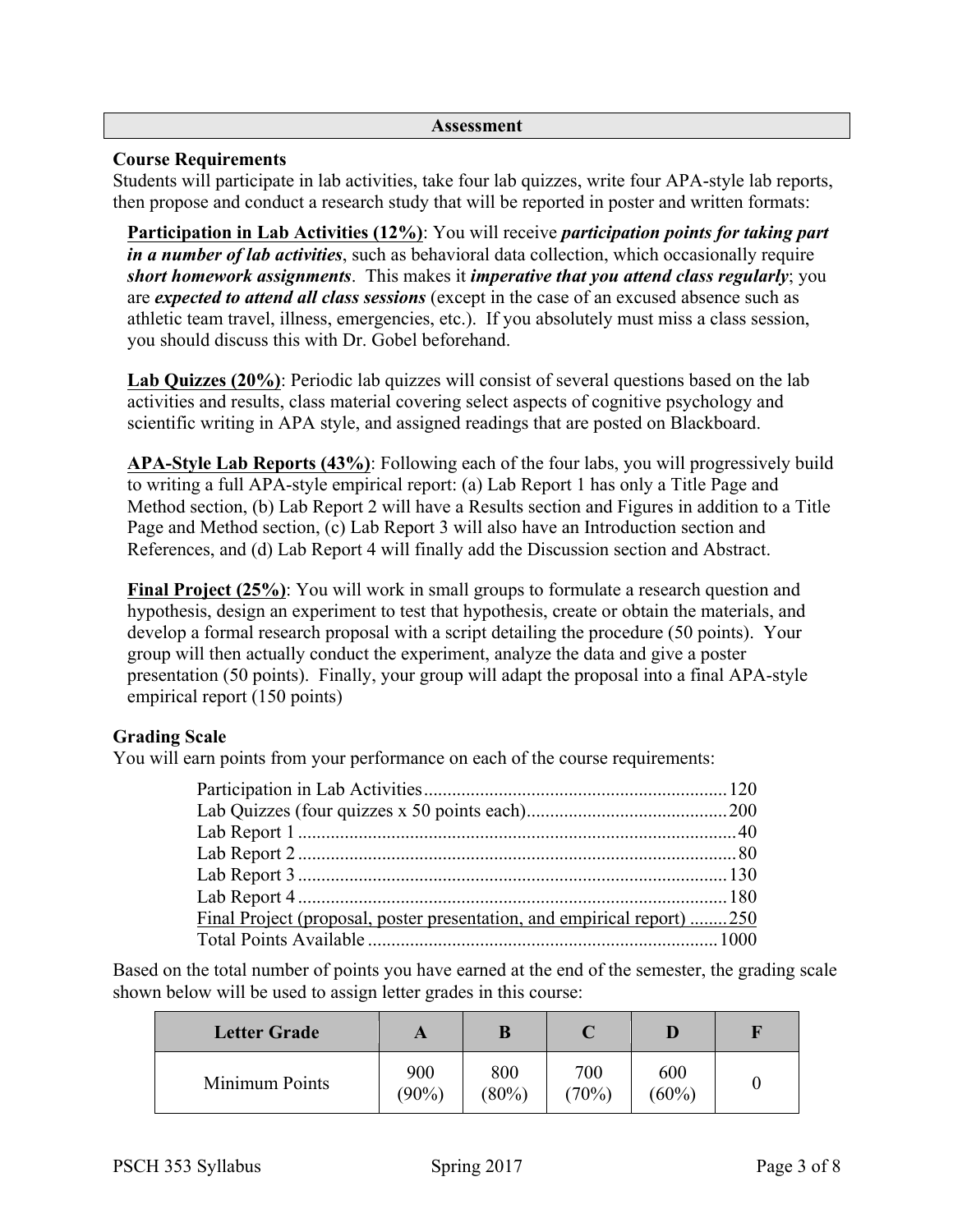# **Expectations**

It is expected that you will:

- **Be prepared** for every class session
	- o Complete **reading assignments** prior to the corresponding class session
	- o Show up on time to every class session
	- o Be ready to actively participate in every class session
- **Be respectful** of your instructor and your classmates
	- o Avoid having side conversations during class
	- o Only use your phone and laptop/tablet for course-related activities during class
	- o **Wait until class is dismissed to pack up your materials**
- **Be accountable** for your learning
	- o Submit all assignments on time
	- o Ensure that all writing you submit is written clearly, is grammatically correct, and follows APA format and style (when applicable)
	- o **Read all course emails thoroughly**

### **Attendance Policy**

It is the student's responsibility to *attend all class sessions on time* (except in the case of an excused absence). We will *begin class promptly at the course start time*. Participation points will be earned during class sessions, so attendance (and active participation) will have a direct effect on your course grade. In addition, your learning and performance in other aspects of the course will be maximized through your regular attendance. If you absolutely must miss a class session, you should discuss this with Dr. Gobel beforehand.

### **Policy on Late Assignments**

It is expected that all assignments will be completed in full and turned in on time. *Late assignments will not be accepted.*

### **Email Policy**

As indicated above, you are *responsible for carefully reading all course-related emails*. Therefore, be sure that you *check your UIC email regularly* and that you are able to receive emails sent through Blackboard.

When emailing Dr. Gobel or your TA(s), please *indicate the course number and a brief description of the issue in the subject line* of all course-related emails. Make sure the subject line reflects the topic of your email (therefore, do not simply reply to the most recent email from me unless its subject line is relevant to your email).

Before emailing, however, please check this Syllabus, the information posted on the Blackboard course site (including the FAQs section), and previous course emails to see if your question has already been answered. *We will reply to emails in a timely manner, but do not expect a response to a question that has already been answered.*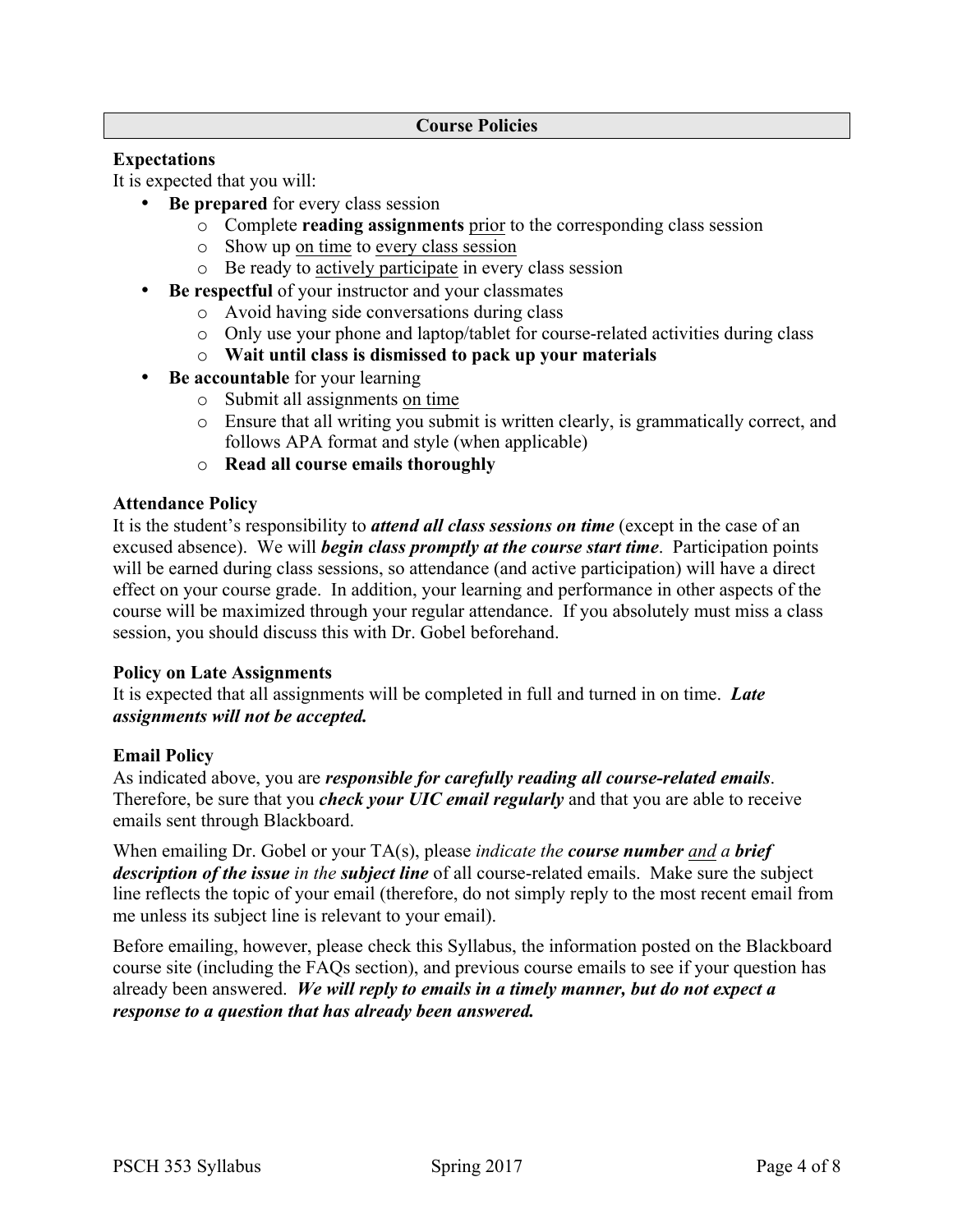# **Appropriate Classroom Behavior**

College students are adults and I will grant you the respect that comes with that. Therefore, please behave like adults during class and follow these guidelines about appropriate classroom behavior. Appropriate classroom behavior is simply a matter of *respecting the rights of others* in class and *maximizing your own learning*.

Maintain focus on class material during lecture and discussion. *Research has shown that multitasking during class impairs your learning and performance*, not to mention that it may be disruptive or distracting to other students and is disrespectful to your instructor. The use of personal technology devices for course-related purposes is perfectly fine, but *please avoid using laptops, tablets, or cell phones for activities unrelated to class* except in extraordinary circumstances. *Minimize talking* with other students during class, except when directed to discuss as part of an activity.

It likely goes without saying, but please respect others and their opinions during classroom discussion, and *refrain from discriminatory or hateful speech*. Inappropriate and/or disruptive behavior may result in you being asked to leave the room so that you are not disrespecting others and interfering with the learning of other students.

Finally, *please do not pack up before being dismissed at the end of the class period*. It is extremely disruptive to other students and disrespectful to your instructor.

### **Disability Services**

The University of Illinois at Chicago is committed to maintaining a barrier-free environment so that individuals with disabilities can fully access programs, courses, services, and activities at UIC. Students with disabilities who require accommodations for full access and participation in UIC Programs must be registered with the Disability Resource Center (DRC). Please contact the DRC at 312-413-2183 (voice) or 312-413-0123 (TDD).

*If you require accommodations in this course due to documented disability, you must obtain and deliver a letter from the DRC documenting the necessary accommodations and discuss these accommodations with Dr. Gobel (in person or by email) no later than the end of the second week of class or within one week of receiving new documentation.*

### **Religious Holidays**

If a course requirement conflicts with a religious holiday that you observe, please *let me know by the end of the second week of class and an appropriate accommodation will be made* (note that you can always submit an assignment early).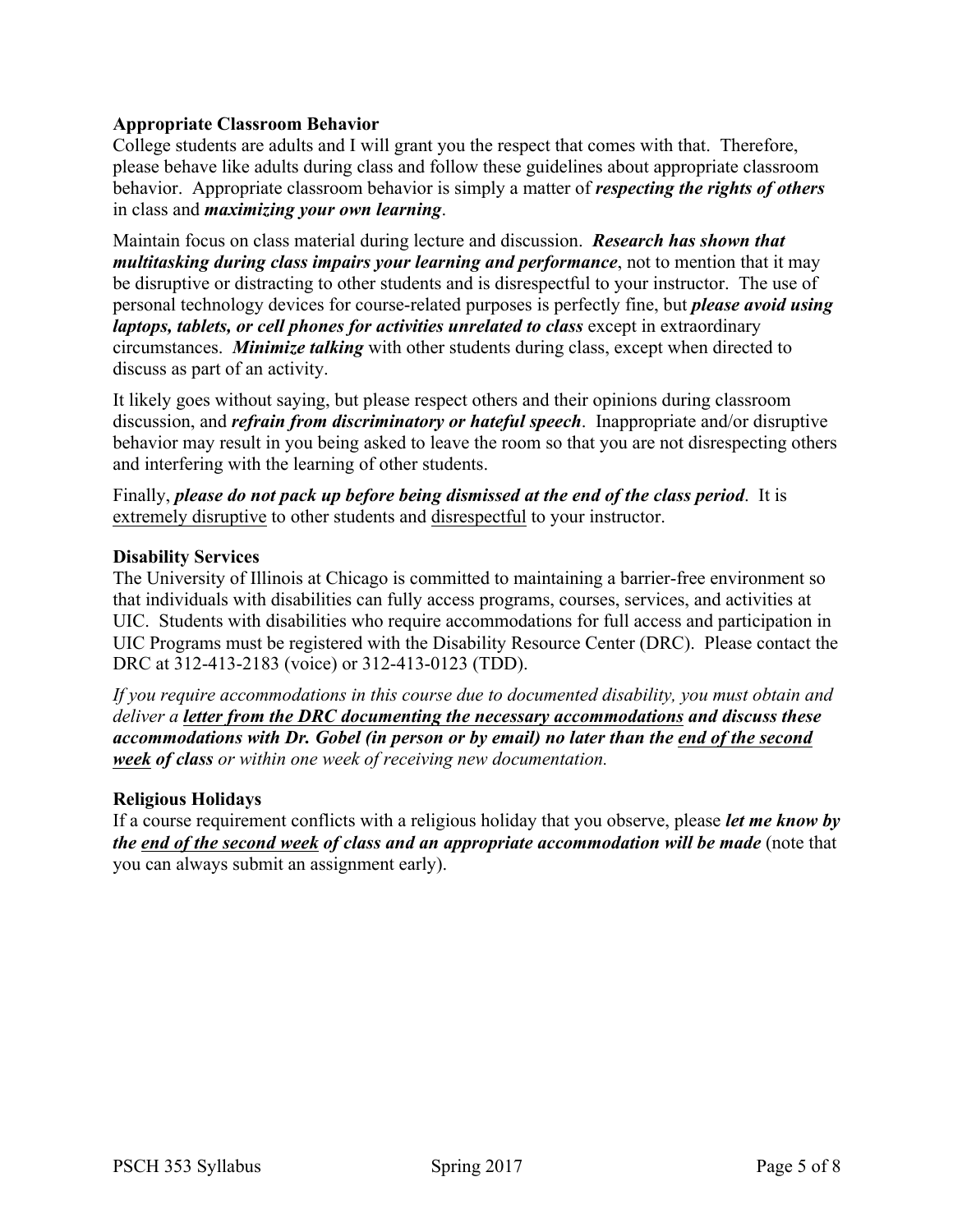### **Additional Information and Resources**

# **Writing Center**

Tutors at the Writing Center can help you to organize and edit your writing. All students are welcome and encouraged to make an appointment to improve their writing. The optimum use is to *visit the Writing Center while preparing your draft of a writing assignment* and to make several visits. More information can be found at http://writingcenter.uic.edu.

# **APA Style**

Most papers in psychology must be written in APA (American Psychological Association) format. *You are responsible for following APA style and citation format in all your writing assignments for this course, when applicable*. The most complete resource for APA style is the Publication Manual of the APA, but Purdue's Online Writing Lab (OWL) is an excellent, concise, and free online reference documenting APA style:

http://owl.english.purdue.edu/owl/section/2/10

# **Psi Chi Tutoring**

Students in UIC's Psi Chi chapter with expertise in various psychology courses hold office hours throughout the week in **BSB 2048**. The tutoring schedule is usually established a few weeks into the semester, and will be posted on the door of the tutoring office in BSB 2048.